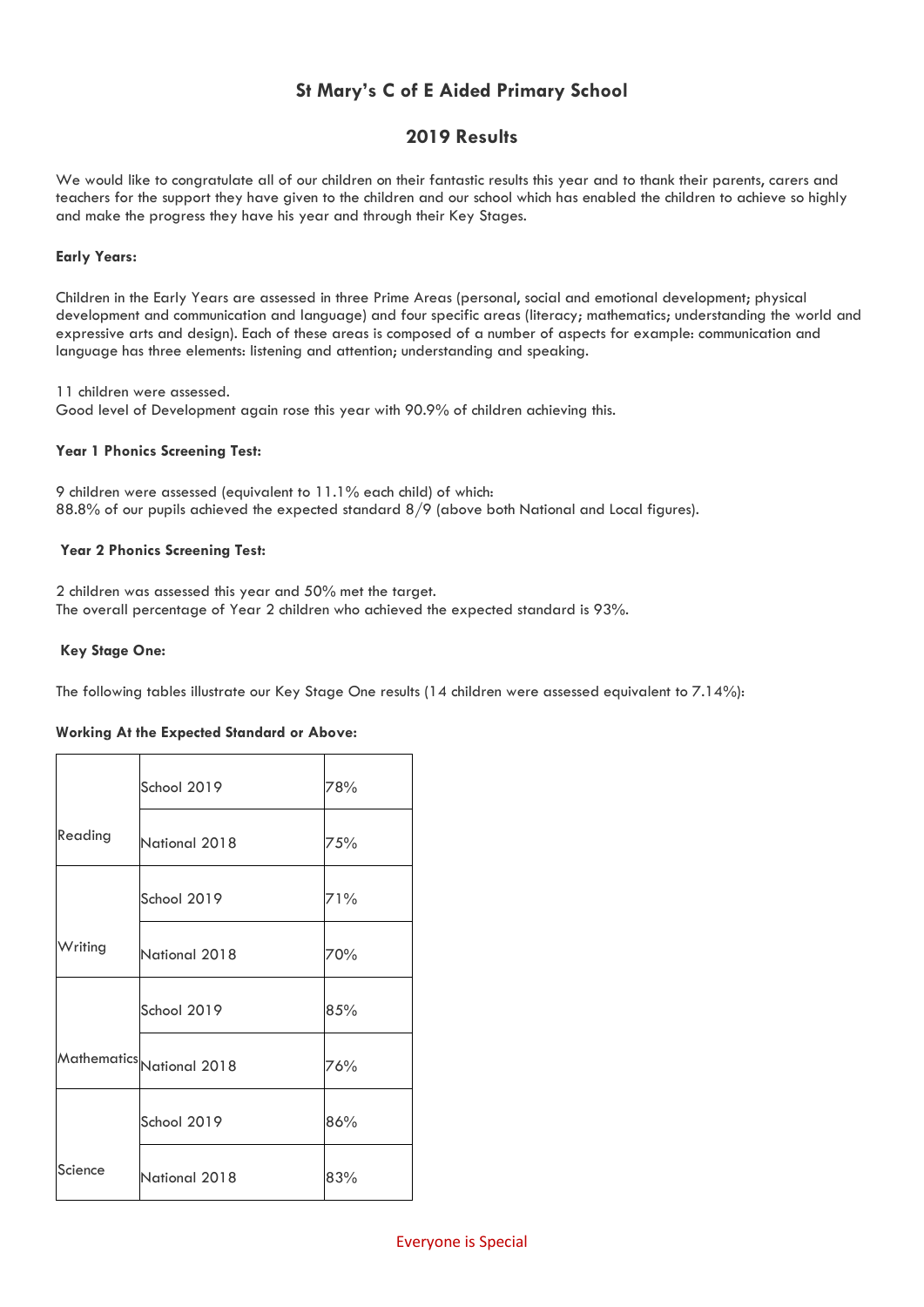## **Working At a Greater Depth within the Expected Standard:**

|         | School 2019               | 21% |
|---------|---------------------------|-----|
| Reading | National 2018             | 25% |
|         | School 2019               | 7%  |
| Writing | National 2018             | 16% |
|         | School 2019               | 21% |
|         | Mathematics National 2018 | 21% |

## **Key Stage Two:**

The following tables illustrate our Key Stage Two results (16 children took the tests equivalent to 6.25%)

## **Achieving the Expected Standard or Above:**

|                                 | School 2019          | 75%    |
|---------------------------------|----------------------|--------|
| Reading                         | National 2019        | 73%    |
|                                 | School 2019          | 94%    |
| Writing (TA)                    | National 2019        | 78%    |
|                                 | School 2019          | 88%    |
| <b>Mathematics</b>              | National 2019        | 79%    |
|                                 | School 2019          | 94%    |
| Spelling, Punctuation & Grammar | National 2019<br>78% |        |
|                                 | School 2019          | 68.75% |
| <b>CRWM</b>                     | National             | 64.79% |

## **Achieving the Higher Standard or Above:**